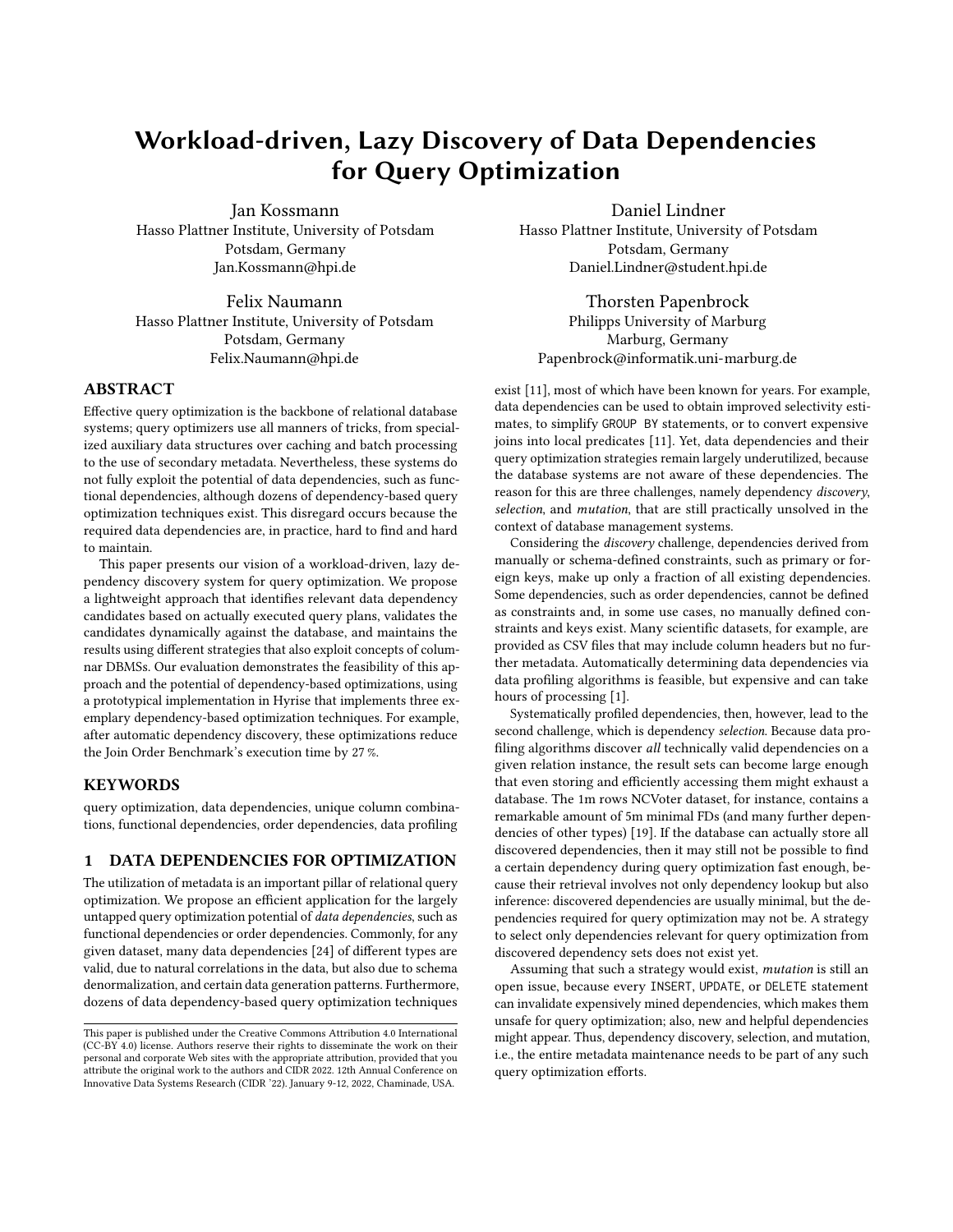We present an integrated and autonomous query optimization system that uses lazily discovered data dependencies for query rewriting and plan optimization. Based on observed workloads, the system discovers on-demand only such data dependencies that enable certain optimizations and are, therefore, relevant to the database system. It also incrementally maintains the discovered dependencies by dynamically adding new dependencies and reevaluating existing dependencies over time. In this way, our system solves all three challenges: The discovery is integrated into the optimization process and, in this way, validates fewer and more suitable (i.e., also non-minimal) dependencies; the selection of dependencies is workload-driven and, hence, both effective and well tuned to actual needs; and an efficient mutation is possible due to the tight integration into and exploitation of database operations. In summary, this paper makes the following contributions:

- (1) A workload-driven, lazy discovery system that serves relevant data dependencies to a query optimizer.
- (2) A collection of incremental dependency maintenance techniques that keeps the query optimizer's metadata valid.
- (3) A practical integration of the proposed discovery system with three data dependency-based query optimization techniques into the open-source DBMS Hyrise [\[6\]](#page-5-1).
- (4) An evaluation that demonstrates the performance of our system (and dependency-based query optimization): 27 % overall execution time improvement in the join order benchmark and more than  $60 \times$  speed-up for certain TPC-DS queries.

# 2 BACKGROUND

In this section, we provide necessary background information on data dependencies, dependency-based query optimization techniques, and the database system Hyrise.

# 2.1 Data dependencies

Data dependencies are well-defined relational properties. They express relationships between attributes usually within a table, but some dependency types can also span multiple tables. We now briefly introduce the three data dependencies that we use for query optimization in this paper. For further details, we refer the interested reader to [\[1\]](#page-5-0). The following definitions are largely adopted from [\[11\]](#page-6-1):

Unique column combinations (UCCs). The attribute set X forms a unique column combination, if a projection on X does not contain any duplicate tuples. More formally, given a relational instance  $r$ over a relation  $R, X \subseteq R$  is unique, i.e., a column combination (UCC) for R, iff  $\forall r_i, r_j \in R, i \neq j : r_i[X] \neq r_j[X]$ . A popular example for UCCs are all relational database keys, such as a synthetic id column or a combination of a customer\_id and a timestamp in an orders table.

Functional dependencies (FDs). According to a functional dependency  $X \to Y$ , all tuples that agree on their X values also agree on their Y values. Again, more formally, a functional dependency (FD)  $X \to Y$  of a relation R holds in a relational instance r over R, iff  $\forall s, t \in r : s[X] = t[X] \Rightarrow s[Y] = t[Y]$ . For example, the attributes zip, street\_name, latitude usually functionally determine city in an address table.

Order dependencies (ODs). An order dependency  $X \mapsto Y$  denotes that sorting the tuples of a table by  $X$  also orders the records by  $Y$ . In formal terms, for two lists of attributes  $X$  and  $Y$  of a relation R, the *order dependency* (OD)  $X \mapsto Y$  holds in relation instance r over R, iff  $\forall s, t \in r : s[X] \le t[X] \Rightarrow s[Y] \le t[Y]$ . Note that the comparison operator  $\leq$  compares the X and Y values attribute-wise, i.e., lexicographically via  $\leq$  with the first attribute in each list being the most significant one. An example OD from an employees table might be salary  $\mapsto$  taxrate.

## <span id="page-1-0"></span>2.2 Dependency-based query optimizations

Since the creation of relational theory, the database community has developed a plethora of query optimization techniques based on various data dependencies. A recent scientific study [\[11\]](#page-6-1) described and categorized 59 optimizations, which are widely underutilized in practice. Hence, in this study, we exemplarily selected and implemented three of these techniques; Section [4](#page-4-0) shows their potential for query optimization:

O-1 Join to semijoin [\[16\]](#page-6-3). A UCC on a joined column allows simplified join executions. Consider the following query:

SELECT r.A, r.B FROM r, s WHERE r.ID = s.ID

If ID is a UCC on s, above's query can be executed by more efficient semijoin strategies. This optimization works because the UCC guarantees that for any tuple of r, there will only be a single matching tuple from s.

O-2 Reduce **GROUP BY** attributes [\[3,](#page-5-2) [5\]](#page-5-3). Functional dependencies can be used to execute grouping operations more efficiently by reducing the number of grouping attributes. Consider the statement GROUP BY X, A and the FD  $X \rightarrow A$ . By the definition of FDs, tuples that agree on X will also agree on A. Hence, during grouping, such tuples will fall into the same groups so that calculating GROUP BY X is equivalent.

O-3 Join avoidance [\[26\]](#page-6-4). In some cases, joins can be avoided with the knowledge of order dependencies or UCCs. Consider the following simplified query excerpt and an OD date<sub>sk</sub>  $\stackrel{\preceq}{\mapsto}$  date:

SELECT ... FROM fact, dim WHERE fact.date\_sk = dim.date\_sk AND dim.date BETWEEN '20210816' AND '20210820'

The join between fact and dimension tables can be replaced with a local predicate if no columns of the dimension table are needed for the final result: fact.date\_sk BETWEEN min\_date\_sk AND max\_date\_sk where min\_date\_sk (and max\_date\_sk accordingly) are computed as:

```
MIN(date_sk) min_date_sk FROM dim WHERE
date >= '20210816'.
```
Dimension tables are often small compared to fact tables [\[9\]](#page-6-5). Thus, min\_date\_sk and max\_date\_sk can be determined quickly. The resulting BETWEEN predicate is usually more efficient than the original join. Without the aforementioned OD, it would not be guaranteed that, e.g., MIN(date\_sk), determines the correct value.

Similarly to the OD-based optimization, joins can be converted to cheap local predicates if the dimension table is filtered on a UCC. Instead of a BETWEEN predicate comparing for MIN and MAX of the join columns, a simple equals predicate is sufficient. The application of these OD- and UCC-based join avoidance optimizations,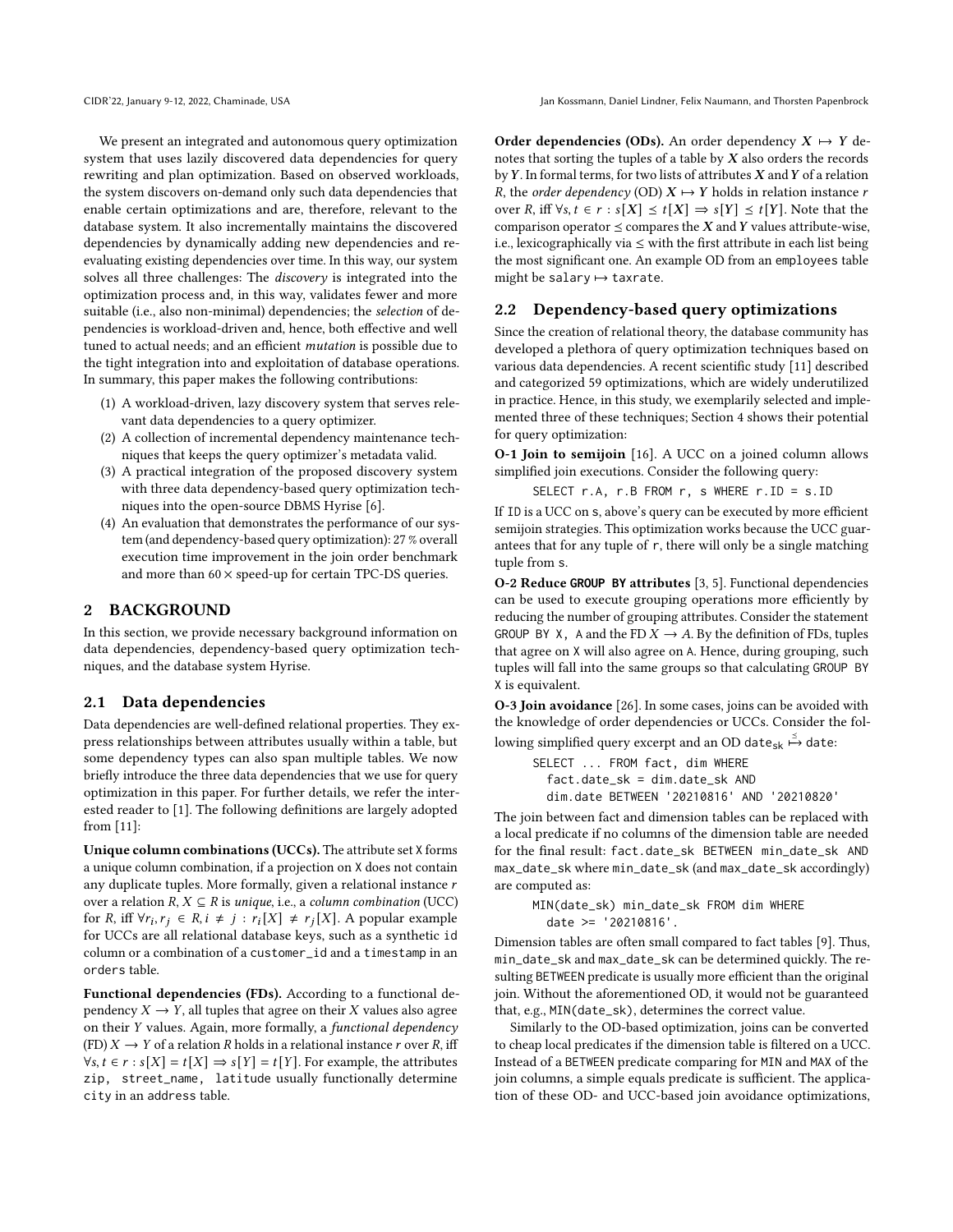and in particular their knowledge during the query optimization phase, permits another downstream optimization: Introducing a local predicate on the fact table enables pruning opportunities that often show significant performance impacts in practice. These impacts are included in the reported performance numbers for O-3.

#### <span id="page-2-2"></span>2.3 Hyrise

To demonstrate our dependency-based query optimization system, we implemented [\[10\]](#page-6-6) it into the research DBMS Hyrise<sup>[1](#page-2-0)</sup>. In the following, we briefly introduce the architecture and relevant components of Hyrise [\[6\]](#page-5-1) since some of its concepts are beneficial to our approach.

Hyrise is a main memory, column-oriented database system with an implicitly horizontally partitioned storage layout. The partitions are called chunks and have a fixed maximum size (default: 65 535 tuples). By default, dictionary encoding is applied to all chunks. Furthermore, Hyrise follows an insert-only approach utilizing multiversion concurrency control (MVCC) where deletes and updates do not physically delete rows. Instead, rows are marked invisible and new versions are appended to the table's last chunk. In addition, Hyrise offers a so-called plugin interface that enables the implementation of autonomous components with access to internal resources. Such components can read and write internal data structures without being tightly coupled to the database's core (cf. [\[6,](#page-5-1) p. 321]), which simplifies the implementation of our approach.

# 3 AUTONOMOUS DISCOVERY, SELECTION, AND MUTATION OF DATA DEPENDENCIES

In this section, we first explain our workload-driven, lazy data dependency discovery system that determines and validates data dependency candidates for specific query optimization objectives, considering only such dependencies that are actually relevant for the observed workload (Section [3.1\)](#page-2-1). We then explain how changes to the data, which potentially invalidate dependencies, can be handled (Section [3.2\)](#page-3-0). While we implemented our data dependencybased query optimization system for Hyrise, the presented concepts are based on generic database concepts and not technically coupled to this particular database system; hence, they should be applicable to other database systems as well.

# <span id="page-2-1"></span>3.1 Workload-driven, lazy data dependency discovery and selection

Data dependencies are usually not known, and determining all dependencies on a table or dataset without limiting the search space is extremely expensive. The overall goal of our approach is to efficiently provide data dependencies that can be used for query optimization. For this reason, and in contrast to state-of-the-art data profiling algorithms, we approach this problem by not considering all possible attribute combinations as potential data dependency candidates but only specifically promising ones.

For this purpose, our approach consists of two phases: First, we determine which data dependency candidates are relevant, i.e., which dependencies could be beneficial for processing the system's

workload when applied during query optimization. Second, the previously determined candidates are validated.

The concrete procedure that determines and validates relevant dependency candidates is depicted in Figure [1.](#page-3-1) The figure contains two main components: (i) A database system (Hyrise in our case) that is capable of applying dependency-based optimizations and (ii) the dependency discovery plugin.

Database System. 1 All queries are passed as SQL strings to the database system for processing. 2 The SQL strings are then translated to logical query plans, optimized, and finally translated to physical query plans. If a query was already processed in the past, its plan might be retrievable from the plan cache  $(2)$  to avoid unnecessary retranslation and -optimization. Also, during optimization, dependencies might be retrieved from the data dependency store 2B to create more efficient query plans – this extension enables the application of data dependency-based optimizations, such as the three optimizations discussed in Section [2.2.](#page-1-0) (3) Afterward, the query plan gets executed and is stored with runtime and cardinality information in the query plan cache.

Dependency Discovery. The actual dependency discovery extension, which is implemented as a Hyrise plugin [\[10\]](#page-6-6) (cf. Section [2.3\)](#page-2-2), is executed periodically with a configurable frequency. 4 The basis for this procedure is a set of user-defined rules that provide the logic to derive specific dependency candidates from queries in the plan cache, from executed physical and their corresponding logical operators. These rules subscribe to certain operator types, e.g., scans or joins, and define under what circumstances which dependency candidates are created. For instance, for O-3: if two relations are joined, one relation does not contribute attributes to the final result, and this relation is filtered, then create an OD candidate join\_column  $\mapsto$ filter\_column. In other words, the rules determine which dependencies need to exist to enable certain optimizations (O-1, O-2, O-n in Figure [1\)](#page-3-1). Note, it depends on the user-defined rules whether or not the dependency selection promotes useful dependencies.

5 The dependency discovery procedure accesses the database system's plan cache that serves as a representation of the processed workload. The PlanParser handles the cache's entries, i.e., the physical and logical query plans, in an operator by operator fashion. 6 The operators are passed to all rules that subscribed to the par-ticular operator type (O-2 and O-n in Figure [1\)](#page-3-1).  $\mathcal{D}$  Afterward, the rules, which are active components in this architecture, check the user-defined requirements and return applicable, operator-specific dependency candidates (e.g., OD and UCC candidates in Figure [1\)](#page-3-1).

8 Next, the dependency candidates are validated against the underlying data by the dependency validator. In our case, where the procedure is implemented into Hyrise, the validation process profits from memory-resident data, its column-oriented storage layout and dictionary encoding, see Section [3.2](#page-3-0) for more details. For some dependency types, the dependency validator partly resorts to Hyrise's efficient operator implementations, for instance, the Sort operator for validating order dependencies. We also use techniques of existing validation algorithms, such as sampling [\[19\]](#page-6-2), to quickly eliminate candidates. In a more generic setting, traditional SQL- or PLI-based validation algorithms could be used [\[1\]](#page-5-0).

8A After validation, the available data dependencies are stored in the database system's data dependency store to be used during

<span id="page-2-0"></span><sup>1</sup>Hyrise source code and documentation:<https://github.com/hyrise/hyrise>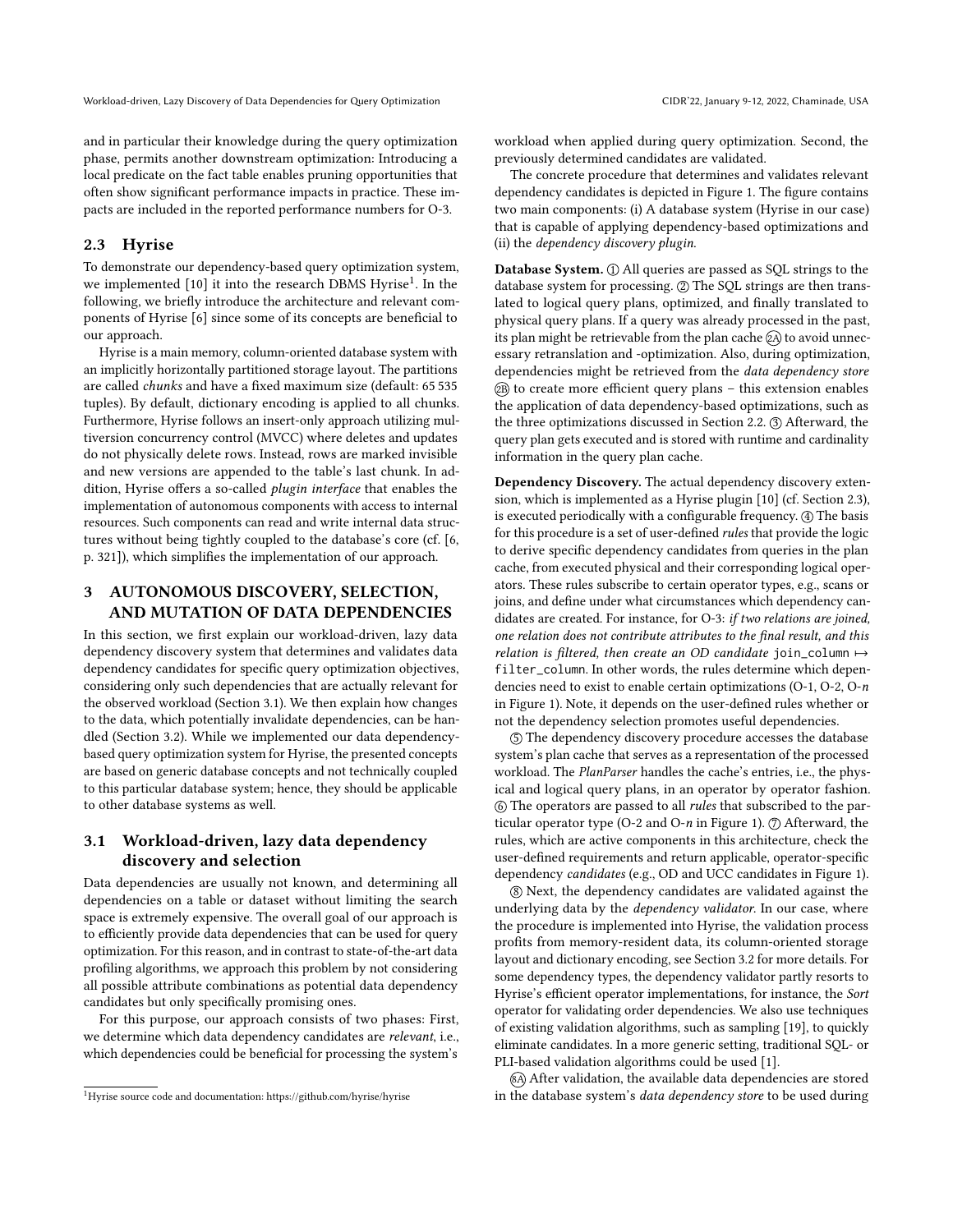<span id="page-3-1"></span>

Figure 1: Schematic overview of the dependency discovery and selection procedure and its DBMS interaction.

query optimization. 8B In addition, the system also keeps a list of unsuccessfully validated dependency candidates for efficiency reasons. Both stores are accessed during validation to avoid repeated unnecessary validations on unchanged underlying data.  $\circledR$  Furthermore, the corresponding query plans are removed from the plan cache to enable re-optimization, and, thereby, the use of the validated dependencies for optimization.

#### <span id="page-3-0"></span>3.2 Efficient data dependency mutation

Data changes can invalidate dependencies, for instance, by introducing duplicates in certain columns. Then, the use of invalid dependencies for query optimization can lead to poor cost and cardinality estimations, inefficient query plans and, in the worst case, faulty results. While such mistakes might be acceptable in certain cases, such as approximate query processing [\[14,](#page-6-7) [18\]](#page-6-8), they are, in general, not tolerable.

In this section, we go over three techniques that keep the dependencies up-to-date: (i) workload-driven discovery, (ii) incremental validation and maintenance, and (iii) the utilization of column store DBMS concepts. We now discuss each technique in more detail.

Workload-driven discovery. A general observation about data dependencies is that spurious dependencies may change very often, while genuine dependencies, i.e., semantically meaningful dependencies that model a real-world constraint, do not or only rarely change over the lifetime of a dataset. Because our system draws the dependencies from real-world, executed, and possibly humancrafted, SQL queries and datasets, a large portion of the discovered dependencies is expected to be genuine. The workload-driven discovery, hence, works as a semantic pre-filter, which significantly reduces the amount of change in the dependency store when compared to other mined dependency collections. Adding to this observation, our evaluations (cf. Section [4\)](#page-4-0) have also revealed that many beneficial dependencies exist on dimension tables, e.g., date or type tables, that are very rarely updated [\[9,](#page-6-5) p. 141]; and if updates are actually required, the cost of validating dependencies is low due to the comparably small size of dimension tables [\[9\]](#page-6-5), as we observe in Section [4.3.](#page-4-1)

Incremental validation and maintenance. If our dependencybased query optimization system is applied in some data warehouse scenarios, where the data is updated in specific, low-frequent cycles [\[25\]](#page-6-9), keeping the dependencies up-to-date in batch jobs is easy. For the more general setup, though, we need to focus on more fine-grained updates: Given a concrete data change, it is not necessary to re-evaluate all dependencies, and it is also not necessary to re-evaluate dependencies entirely. Instead, we propose the use of efficient incremental validation and maintenance approaches that exist for FDs [\[4,](#page-5-4) [23\]](#page-6-10) and ODs [\[27\]](#page-6-11). For UCC maintenance, we can adopt techniques that were originally designed for enforcing key constraints [\[15\]](#page-6-12). These approaches use clever techniques and index structures to selectively re-evaluate only affected cases. Because our system maintains only a very small subset of dependencies and does not progressively replace invalidated dependencies by new minimal dependencies (as the referenced incremental discovery systems do), the maintenance is much more efficient.

Utilization of column-store DBMS concepts. Apart from the previously discussed incremental validation techniques, certain column-store concepts are particularly beneficial for handling data change in terms of efficient dependency validation and the treatment of potentially invalid ones. Modern column-store systems, such as DuckDB [\[22\]](#page-6-13), HyPer [\[8\]](#page-5-5), or Hyrise [\[6\]](#page-5-1), often store values in chunks, which are implicit horizontal partitions of a fixed size that are compressed and made immutable when their capacity is reached [\[12\]](#page-6-14). UPDATE statements are implemented as append-only operations, where the invalidation of an original tuple is succeeded by the insertion of a new tuple containing the updated values. This layout can be exploited in at least two ways: First, similar to some database operations, some dependency validation algorithms benefit directly from the columnar storage layout. Because the relational data dependencies express relationships between attributes, i.e., columns, typically, only very few columns need to be read for their validation. Since in columnar storage layouts relevant data can be accessed precisely, column stores, such as Hyrise, serve to (re-)validate the dependencies more efficiently. A second advantage of column stores is the fact that such systems often rely on compression techniques, such as dictionary encoding, which can further improve the validation, especially for incremental tests. For example, our implementation uses Hyrise's chunk-wise dictionaries to quickly determine non-unique column combinations during the validation of UCC candidates.

In summary, the challenges caused by data changes can largely be solved with our workload-driven architecture, recent incremental maintenance techniques, and concepts of modern column stores.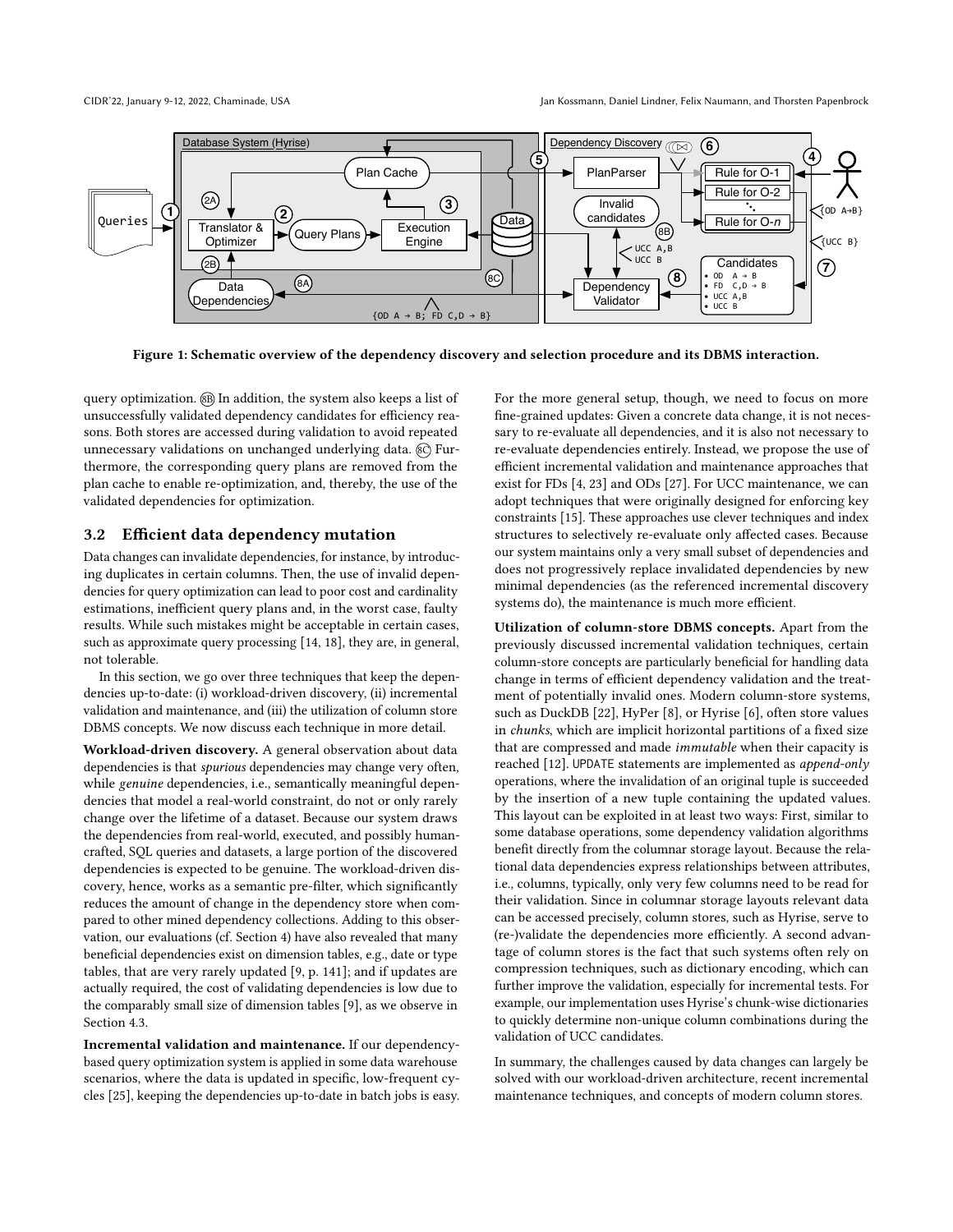Workload-driven, Lazy Discovery of Data Dependencies for Query Optimization CIDR'22, Chaminade, USA CIDR'22, January 9-12, 2022, Chaminade, USA

#### <span id="page-4-0"></span>4 EVALUATION

To evaluate our workload-driven dependency discovery system for query optimization as well as the dependency-based query optimization techniques themselves, we implemented the system as a Hyrise plugin [\[10\]](#page-6-6) that analyzes Hyrise's plan cache to determine and validate useful dependency candidates. We also integrated the optimization O-3 into Hyrise, while O-1 and O-2 had already been integrated in former releases.

#### 4.1 Experimental setup

All the following experiments were conducted on an Intel Xeon 8180 Platinum CPU with 384 GB of main memory. For our evaluation, we use the TPC-H  $[21]$ , TPC-DS $^2$  $^2$   $[17]$ , and Join Order Benchmarks (JOB) [\[13\]](#page-6-17). While the first two use synthetic datasets and were specifically designed for benchmarking analytical systems, the latter operates on real-world data from the IMDB. Such real-world data is particularly interesting to evaluate the effects of dependencydriven optimizations in practice. For the TPC-H and TPC-DS, we use a scale factor of 10 and, for the JOB, we use the original paper's  $dataset<sup>3</sup>$  $dataset<sup>3</sup>$  $dataset<sup>3</sup>$ .

To simulate a scenario as depicted in Section [1,](#page-0-0) where the system has to identify all dependency candidates by itself, no (foreign) keys or constraints are defined for the benchmarks. For the evaluation of a single benchmark, we first measure the baseline execution time as the average (mean) execution time of its entire workload over 100 executions. Then, we invoke the dependency discovery plugin, which in practice would run in the background during query processing. Afterwards, the same workloads are executed and measured again. In this way, the experiment measures the execution times of the plugin and the fully optimized workloads separately. All experiments are executed in a single threaded fashion.

## 4.2 Optimization performance

Table [1](#page-5-6) shows the performance impact (execution time) of three data dependency-driven query optimization techniques and information of the entire dependency selection and discovery process (candidates). Apart from the impact on the execution time, Table [1](#page-5-6) also shows how many queries showed improved or degraded performance. For the selection and discovery process, the number of identified and valid candidates as well as the total runtime of the dependency discovery plugin is depicted.

As a first observation, the realized benefits are substantial, which is particularly true for JOB and TPC-DS, where a combination of all three optimizations reduces the execution times by 27 % and 10 % respectively. While the observed performance benefits do not represent a formal verification of our approach, they indicate that the proposed selection process promotes useful dependencies. Also, for these two benchmarks the performance of the vast majority of all queries is affected positively; more than half of JOB's 113 queries are improved. In all cases, the number of improved queries clearly outweighs the degraded ones.

In addition to the summary statistics contained in the table, we want to point out that each of the optimizations causes significant improvements in some queries. For example, for O-1, we observed a 2.6  $\times$  speed-up for JOB's Q22d; for O-2, we observed a 1.6  $\times$  speed-up<sup>[4](#page-4-4)</sup> for TPC-H's Q10; for O-3, we observed a 65  $\times$  speed-up of TPC-DS' Q32. Furthermore, the table demonstrates that the optimizations compete with each other in some cases. For instance, considering the individual impacts of O-1 and O-3, one could expect to see a larger combined improvement for the JOB, which is not the case because both optimizations target joins.

Discussion. The magnitude of the impact that dependency-based query optimization techniques have on the performance depends on the data model, the queries, the evaluated optimizations, and the underlying data. For example, O-1 and O-3 explicitly target joins, which occur frequently in the JOB and have a larger overall impact in the JOB and TPC-DS than aggregates, which are targeted by O-2. Also, the star schema-like data model of the TPC-DS and JOB is more suitable for such optimizations. Finally, the data itself determines whether dependencies exist: The ratio of valid and candidate dependencies is high for the real-world data based JOB (85 %), compared to the TPC-H (35 %) and -DS (19 %).

#### <span id="page-4-1"></span>4.3 Discovery and selection overhead

Using dependencies for query optimization introduces a tradeoff between the realized performance improvements and the overhead for determining dependencies. Therefore, while the overhead introduced by the initial dependency discovery and selection process is visible in some cases, it must be judged under consideration of the achieved performance gains. Table [1'](#page-5-6)s Time columns indicate the time necessary to determine dependency candidates and their validation.

For the scenario where all three optimizations are applied, the system searches for UCCs, FDs, and ODs. Note, the times of O-1 to O-3 do not necessarily result in the Combined time as some dependency candidates might be relevant for multiple optimizations. The necessary time and break-even rate are different for the three investigated benchmarks: For the JOB and TPC-DS not even an entire run of all queries is necessary to break even. For the TPC-H, all queries must be executed more than once.

There are multiple reasons for the differences in validation runtime. First, some types of dependency candidates are harder to validate or rule out than others. For example, determining or ruling out uniqueness is generally simpler than sorting large tables with dozens of millions of rows. The overhead of the candidate generation, i.e., query plan analysis and candidate extraction, is significantly lower compared to the candidate validation. For the presented experiments, the candidate generation consumed never more than 10 % of the total dependency discovery time. Lastly, the table's size and the nature of the data impact validation costs. In fact, validating a single UCC on c\_address of TPC-H's customer table with  $\approx 1.5$ m rows takes one second and is responsible for 36 % of the discovery and selection runtime. In contrast, the TPC-DS profits from an OD on a small dimension table that can be validated in only 41ms. The last observation conforms with the argumentation presented in Section [3.2:](#page-3-0) There are valuable data dependencies leading to performance improvements that can be (re-)validated quickly.

<span id="page-4-2"></span><sup>2</sup>Currently, Hyrise supports only 47 of the 99 TPC-DS queries.

<span id="page-4-3"></span><sup>3</sup>Dataset for Join Order Benchmark:<http://homepages.cwi.nl/~boncz/job/imdb.tgz>

<span id="page-4-4"></span><sup>&</sup>lt;sup>4</sup>For the JCC-H [\[2\]](#page-5-7) dataset the observed speedup was  $\approx$ 2.5  $\times$ .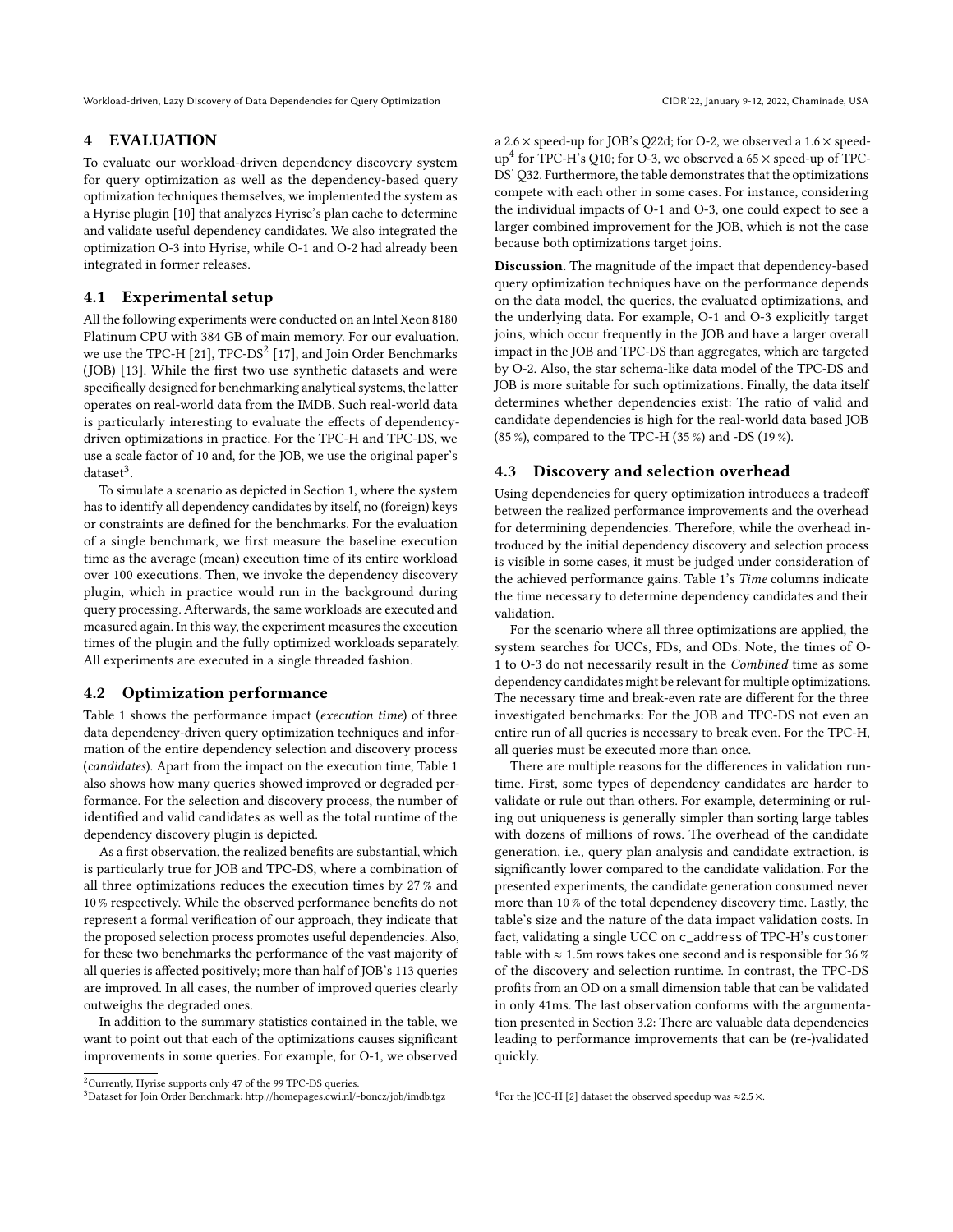<span id="page-5-6"></span>Table 1: Performance (execution time) impact of optimizations (O-1 to O-3, see Section [2.2\)](#page-1-0).  $\Sigma$  combined execution time of all queries. Ø indicates the mean execution time change across all of the workload's queries. #↓ indicates the number of improved queries (with lower execution time), #↑ degraded ones; only changes larger/smaller than or equal to +/-5% were considered for this metric. In addition, the number of dependency candidates, successfully validated dependencies and the combined time for candidate generation and validation is displayed.

|          | JOB (113 Queries) |                                                      |          |  |             |          |                            |                | TPC-DS (47 Queries)                                 | TPC-H (22 Queries) |  |                 |         |                                    |                |                                                                  |                |   |                 |    |       |
|----------|-------------------|------------------------------------------------------|----------|--|-------------|----------|----------------------------|----------------|-----------------------------------------------------|--------------------|--|-----------------|---------|------------------------------------|----------------|------------------------------------------------------------------|----------------|---|-----------------|----|-------|
|          | Execution time    |                                                      |          |  | Candidates  |          |                            | Execution time |                                                     |                    |  | Candidates      |         |                                    | Execution time |                                                                  |                |   | Candidates      |    |       |
|          |                   | $\sum \emptyset$ Change # $\int \# \uparrow$ # Valid |          |  |             |          | <b>Time</b>                |                | $\sum \emptyset$ Change # $\downarrow$ # $\uparrow$ |                    |  |                 | # Valid | Time                               |                | $\sum \emptyset$ Change # $\downarrow$ # $\uparrow$ # Valid Time |                |   |                 |    |       |
| Baseline | 40.7 s            |                                                      |          |  |             |          |                            | $-129.8 s$     |                                                     |                    |  |                 |         |                                    | $-139.5 s$     |                                                                  |                |   |                 |    |       |
| $O-1$    | $-8.9 s$          | $-22\%$ 44                                           |          |  | 24 10       |          | $10 \quad 474 \,\text{ms}$ | $-1.5 s$       | $-5\%$ 25                                           |                    |  | 13              | 11      | $196 \text{ ms}$                   | $-0.7 s$       | $-2\%$                                                           | 3              | 2 |                 |    | 1.4 s |
| $O-2$    | 0 <sub>s</sub>    | $0\%$                                                | $\Omega$ |  | $0 \quad 0$ | $\Omega$ | $8 \text{ ms}$             | $-0.7 s$       | $-2\%$ 5                                            |                    |  | 0, 53           |         | 2 $54 \text{ ms}$ $-1.5 \text{ s}$ |                | $-4\%$                                                           |                |   | 0, 19           | 5. | 2.7s  |
| $O-3$    | $-7.3 s$          | $-18\%$                                              | 70       |  | 7 18        | 15       | $97 \,\mathrm{ms}$         | $-1.1s$        | $-4\%$                                              | - 6                |  | 0 <sub>23</sub> |         | 7 208 ms                           | $-0.6 s$       | $-2\%$                                                           |                |   | 0 <sub>12</sub> |    | 1.4s  |
| Combined | $-10.8 s$         | $-27\%$ 73                                           |          |  | 15 20       | 17       | $498 \,\mathrm{ms}$        | $-3.0 s$       | $-10\%$ 28                                          |                    |  | 72              |         | 14 227 ms                          | $-2.2 s$       | $-6\%$                                                           | $\overline{4}$ | 2 | - 26            | 9  | 2.8 s |

Discussion. Above's experiments have shown that the effort for dependency discovery is usually amortized quickly in most scenarios. More importantly, the discovery process is not tied to query execution and optimization. Hence, it can be executed as asynchronous background task whose runtime is significantly less relevant. In addition, preliminary evaluations on larger TPC-H and TPC-DS datasets show that the performance benefits increase at least as quickly as the validation efforts.

## 5 RELATED WORK

In the following, we briefly discuss existing approaches that investigate how data dependencies can be used for query optimization. Some dependency-based query optimization techniques are used in commercial database systems. However, such systems do not autonomously determine the necessary dependencies. Thus, these optimizations are based on user-defined dependencies. Examples include UCCs and INDs (referential integrity constraints) to reduce the number of statistical views [\[7\]](#page-5-8), ODs for join avoidance [\[26\]](#page-6-4), or FDs (which are only validated if instructed by the user) for improved selectivity estimates [\[28\]](#page-6-18).

Pena et al. [\[20\]](#page-6-19) propose a system that automatically incorporates FDs for query rewriting. First, their approach needs to discover all functional dependencies. Then, their applicability is determined by comparing (i) attribute matrices representing the FDs and (ii) matrices of attribute occurrences in the workload's queries. The FDs used to optimize the queries by rewriting, are selected according to rankings by quality metrics or clustering. In contrast to our approach, their dependency discovery process is not limited to relevant candidates, leading to possibly high computational costs. Additionally, only query rewriting is performed. While that approach works without adjusting the database system (rewriting can solely work on SQL strings), not all optimizations can be achieved by rewriting and the full potential of plan level optimizations cannot be realized. Furthermore, our evaluation has shown that other dependency types than FDs show larger performance impacts.

#### 6 CONCLUSION

We presented an approach that efficiently determines data dependencies based on concrete, given workloads and applies them during query optimization to generate more efficient query plans to

improve performance. The three challenges when applying data dependencies for the purpose of query optimization are the discovery, selection, and mutation of relevant dependencies. We proposed an integrated solution that tackles these challenges with our workloaddriven, lazy dependency discovery approach, incremental validation and maintenance techniques, and concepts of column store DBMSs.

An evaluation performed with the open-source DBMS Hyrise showed promising results for the analytical benchmarks TPC-H, TPC-DS, and JOB: The observed runtime improvements are substantial (up to 27 % of reduction in workload execution time and more than  $60 \times$  query speed up) and the overhead for determining and validating dependency candidates is reasonable: between  $0.05 \times$  and  $1.3 \times$  of the observed execution time reduction. Note, though, that the discovery efforts run as asynchronous background tasks and are, therefore, not a factor that needs to be considered to immediately impact query optimization costs. Furthermore, in the conducted experiments, we observed that those dependencies that turned out to be beneficial for query optimization could also be re-validated quickly, which mitigates the impact of dependency mutation.

#### REFERENCES

- <span id="page-5-0"></span>[1] Ziawasch Abedjan, Lukasz Golab, Felix Naumann, and Thorsten Papenbrock. 2018. Data Profiling. Morgan & Claypool Publishers.
- <span id="page-5-7"></span>[2] Peter A. Boncz, Angelos-Christos G. Anadiotis, and Steffen Kläbe. 2017. JCC-H: Adding Join Crossing Correlations with Skew to TPC-H. In Performance Evaluation and Benchmarking for the Analytics Era - 9th TPC Technology Conference, TPCTC 2017, Munich, Germany, August 28, 2017, Revised Selected Papers. 103–119.
- <span id="page-5-2"></span>[3] Peter A. Boncz, Thomas Neumann, and Orri Erling. 2013. TPC-H Analyzed: Hidden Messages and Lessons Learned from an Influential Benchmark. In TPC Technology Conference on Performance Evaluation & Benchmarking (TPCTC). 61– 76. [4] Loredana Caruccio, Stefano Cirillo, Vincenzo Deufemia, and Giuseppe Polese.
- <span id="page-5-4"></span>2019. Incremental Discovery of Functional Dependencies with a Bit-vector Algorithm. In Proceedings of the Italian Symposium on Advanced Database Systems.
- <span id="page-5-3"></span>[5] C. J. Date and Hugh Darwen. 1992. Relational Database Writings 1989-1991. Addison-Wesley, Chapter The Role of functional Dependence in Query Decomposition, 133–150.
- <span id="page-5-1"></span>[6] Markus Dreseler, Jan Kossmann, Martin Boissier, Stefan Klauck, Matthias Uflacker, and Hasso Plattner. 2019. Hyrise Re-engineered: An Extensible Database System for Research in Relational In-Memory Data Management. In Proceedings of the International Conference on Extending Database Technology (EDBT). 313–324.
- <span id="page-5-8"></span>[7] IBM. 2019. Referential integrity constraints help reduce the number of statistical views. [https://www.ibm.com/support/knowledgecenter/SSEPGG\\_11.5.0/com.](https://www.ibm.com/support/knowledgecenter/SSEPGG_11.5.0/com.ibm.db2.luw.admin.perf.doc/doc/c0059081.html) [ibm.db2.luw.admin.perf.doc/doc/c0059081.html](https://www.ibm.com/support/knowledgecenter/SSEPGG_11.5.0/com.ibm.db2.luw.admin.perf.doc/doc/c0059081.html)
- <span id="page-5-5"></span>[8] Alfons Kemper and Thomas Neumann. 2011. HyPer: A hybrid OLTP&OLAP main memory database system based on virtual memory snapshots. In Proceedings of